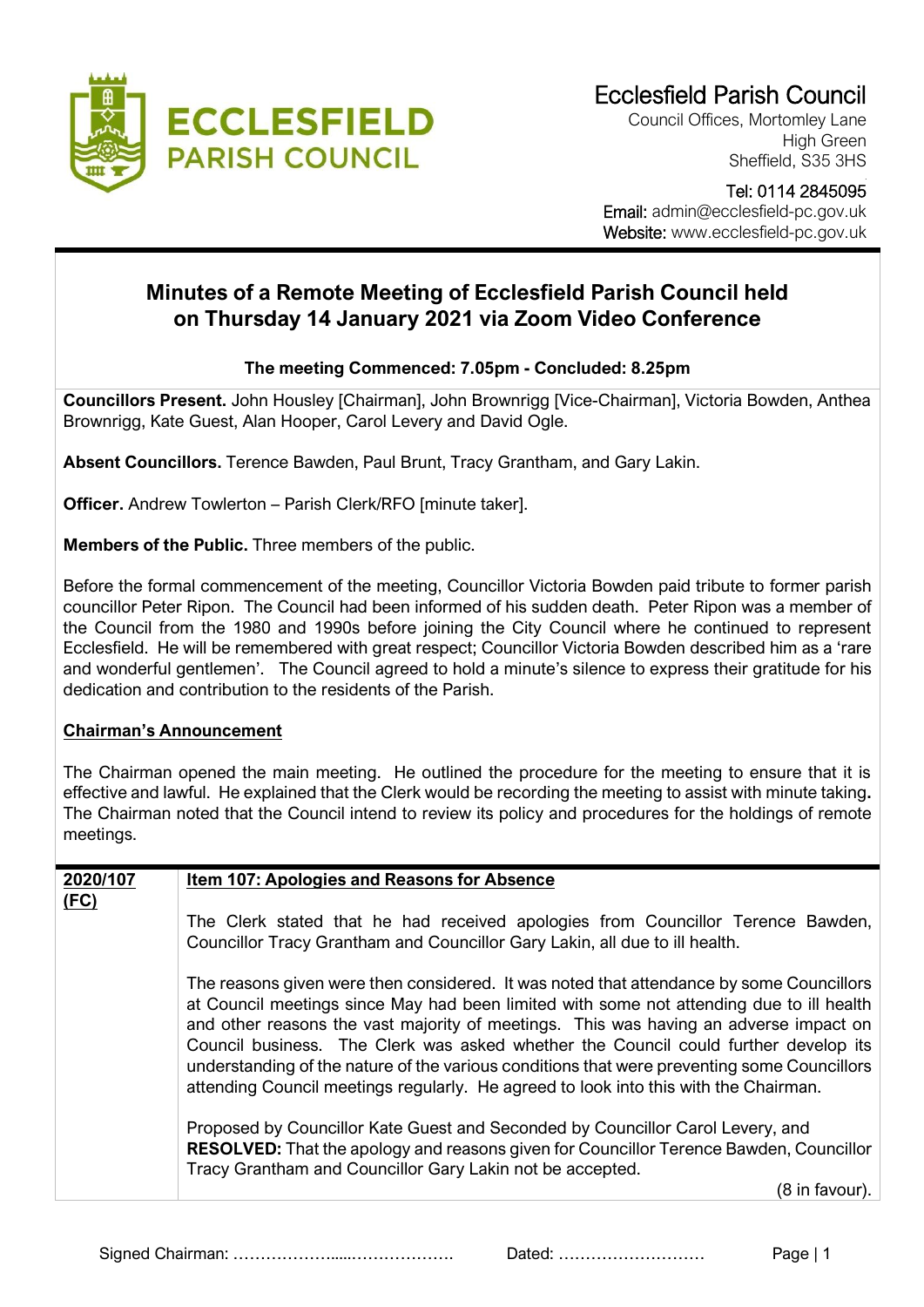| 2020/108         | <b>Item 108: Declarations of Interest</b>                                                                                                                                                                                                                                                                                                                                                                                                                                                                                                                                                                                                                                                                                                                                                                                                                          |  |  |  |  |
|------------------|--------------------------------------------------------------------------------------------------------------------------------------------------------------------------------------------------------------------------------------------------------------------------------------------------------------------------------------------------------------------------------------------------------------------------------------------------------------------------------------------------------------------------------------------------------------------------------------------------------------------------------------------------------------------------------------------------------------------------------------------------------------------------------------------------------------------------------------------------------------------|--|--|--|--|
| (FC)             | There were none.                                                                                                                                                                                                                                                                                                                                                                                                                                                                                                                                                                                                                                                                                                                                                                                                                                                   |  |  |  |  |
|                  |                                                                                                                                                                                                                                                                                                                                                                                                                                                                                                                                                                                                                                                                                                                                                                                                                                                                    |  |  |  |  |
| 2020/109<br>(FC) | Item 109: Exclusion of Press and Public                                                                                                                                                                                                                                                                                                                                                                                                                                                                                                                                                                                                                                                                                                                                                                                                                            |  |  |  |  |
|                  | The Clerk reported that there were no items on the agenda that would require the                                                                                                                                                                                                                                                                                                                                                                                                                                                                                                                                                                                                                                                                                                                                                                                   |  |  |  |  |
|                  | exclusion of the press and public.                                                                                                                                                                                                                                                                                                                                                                                                                                                                                                                                                                                                                                                                                                                                                                                                                                 |  |  |  |  |
| 2020/110         | <b>Item 110: Public Participation Session</b>                                                                                                                                                                                                                                                                                                                                                                                                                                                                                                                                                                                                                                                                                                                                                                                                                      |  |  |  |  |
| (FC)             | A member of the public reported that she had not formally 'challenged' the AGAR/accounts<br>for the financial year 2019/20 due to her 'ego' as she understood had been stated, but<br>because they, in her opinion, they were not up to the required standard. In her email to the<br>Council's external auditor, which had been forwarded to the Council, she had outlined in<br>detail the reasons why she considered this the case. She went on to say that she considered<br>that the Clerk had underestimated (see item 117) expenditure and if this was the case what<br>was Council's plan to spend this underspend. The Chairman explained that he considered<br>that the recommended budget (including forecast expenditure) to be sound but should there<br>be any additional underspent this would be reported to Council and allocated as appropriate. |  |  |  |  |
| 2020/111         | <b>Item 111: Notice of Casual Vacancies and Next Steps</b>                                                                                                                                                                                                                                                                                                                                                                                                                                                                                                                                                                                                                                                                                                                                                                                                         |  |  |  |  |
| (FC)             | The Clerk reported that following the resignation of Councillor Paul Swift and the<br>disqualification of Councillor James Swift the Council has two further casual vacancies for<br>Councillors in Burncross and Ecclesfield wards. He explained that he intended to<br>commence the process for filling these as soon as possible. He noted that it should be<br>necessary that one or more of these vacancies to be filled by formal election. The earliest<br>this could take was May 2021 due to the COVID 19 restrictions.                                                                                                                                                                                                                                                                                                                                   |  |  |  |  |
| 2020/112         | <b>Item 112: Council Minutes</b>                                                                                                                                                                                                                                                                                                                                                                                                                                                                                                                                                                                                                                                                                                                                                                                                                                   |  |  |  |  |
| <u>(FC)</u>      | These were considered.                                                                                                                                                                                                                                                                                                                                                                                                                                                                                                                                                                                                                                                                                                                                                                                                                                             |  |  |  |  |
|                  |                                                                                                                                                                                                                                                                                                                                                                                                                                                                                                                                                                                                                                                                                                                                                                                                                                                                    |  |  |  |  |
|                  | 1. Proposed by Councillor Anthea Brownrigg and Seconded by Councillor Alan<br>Hooper, and                                                                                                                                                                                                                                                                                                                                                                                                                                                                                                                                                                                                                                                                                                                                                                          |  |  |  |  |
|                  | <b>RESOLVED:</b> That the minutes of the Council meeting held on 3 December 2020 be<br>approved.                                                                                                                                                                                                                                                                                                                                                                                                                                                                                                                                                                                                                                                                                                                                                                   |  |  |  |  |
|                  | 2. Proposed by Councillor David Ogle and Seconded by Councillor Carol Levery, and<br>RESOLVED: That the minutes of the Council meeting held on 21 December 2020 be<br>approved.                                                                                                                                                                                                                                                                                                                                                                                                                                                                                                                                                                                                                                                                                    |  |  |  |  |
|                  | (8 in favour)                                                                                                                                                                                                                                                                                                                                                                                                                                                                                                                                                                                                                                                                                                                                                                                                                                                      |  |  |  |  |
| 2020/113<br>(FC) | Item 113: Environmental Planning Committee Minutes                                                                                                                                                                                                                                                                                                                                                                                                                                                                                                                                                                                                                                                                                                                                                                                                                 |  |  |  |  |
|                  | Councillor Alan Hooper gave a brief overview of the draft minutes and associated actions.<br>He also noted that an Environmental Planning Committee meeting had taken place<br>immediately before this meeting.                                                                                                                                                                                                                                                                                                                                                                                                                                                                                                                                                                                                                                                    |  |  |  |  |
|                  | Proposed by Councillor David Ogle and Seconded by Councillor Alan Hooper, and<br><b>RESOLVED:</b> That the minutes of the Environmental Planning Committee held on 17<br>December 2020 be approved.<br>(8 in favour)                                                                                                                                                                                                                                                                                                                                                                                                                                                                                                                                                                                                                                               |  |  |  |  |
| 2020/114<br>(FC) | <b>Item 114: Finance and Premises Minutes</b>                                                                                                                                                                                                                                                                                                                                                                                                                                                                                                                                                                                                                                                                                                                                                                                                                      |  |  |  |  |
|                  |                                                                                                                                                                                                                                                                                                                                                                                                                                                                                                                                                                                                                                                                                                                                                                                                                                                                    |  |  |  |  |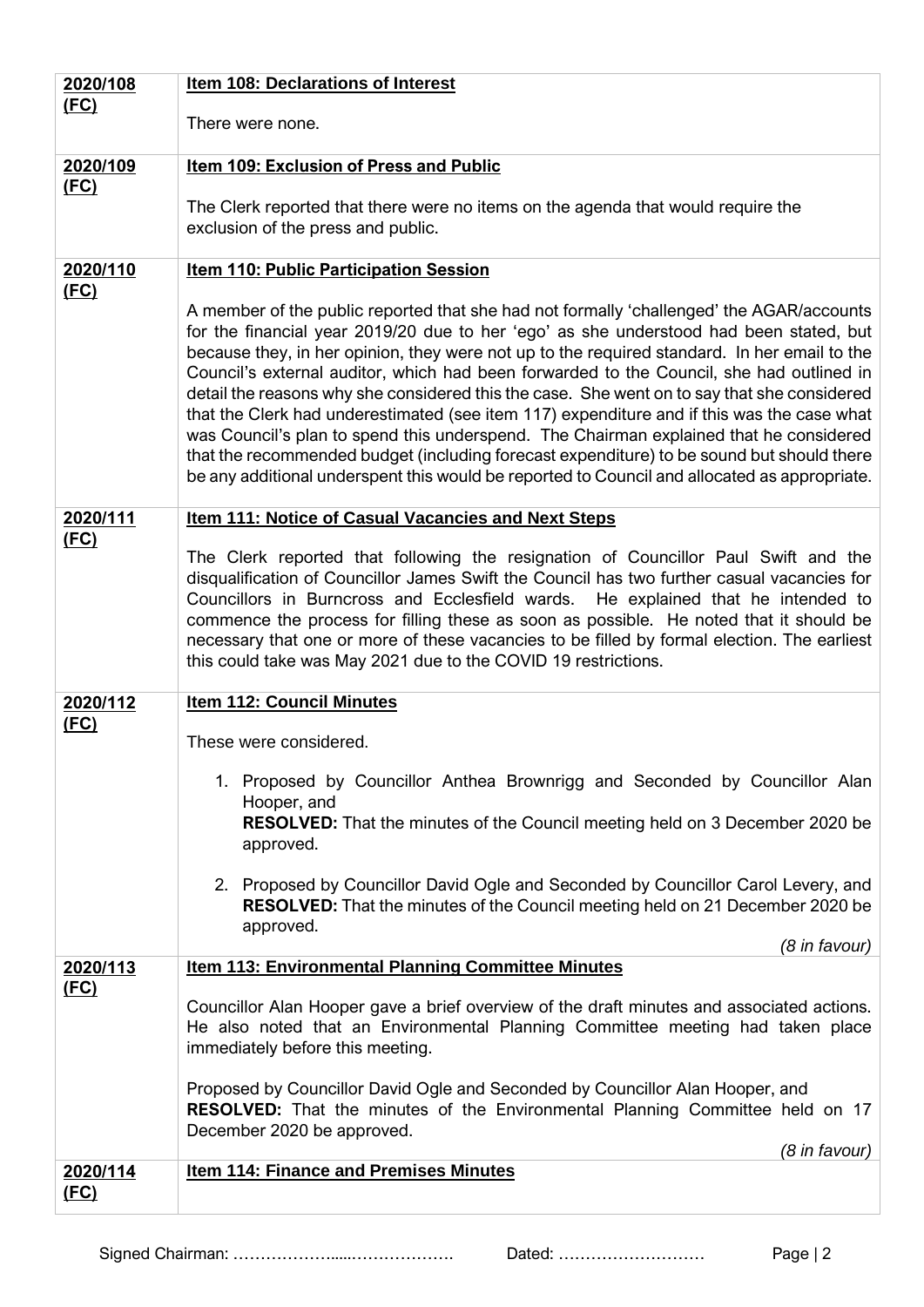|          | Councillor Kate Guest introduced this item, outlining the key areas for discussion. These<br>were then discussed. Thanks were paid to Laura Tickle, in her effort and dedication in<br>preparing the accounts. Several Councillors expressed their support for the proposed<br>COVID-19 support recovery fund.                  |
|----------|---------------------------------------------------------------------------------------------------------------------------------------------------------------------------------------------------------------------------------------------------------------------------------------------------------------------------------|
|          | Proposed by Councillor Alan Hooper and Seconded by Councillor Victoria Bowden, and<br><b>RESOLVED: That: -</b>                                                                                                                                                                                                                  |
|          | 1. The payments for approval shown in item 2020/075(F&P) and below at Appendices<br>A and B be approved.                                                                                                                                                                                                                        |
|          | 2. A grant of £869.46 to the Chapeltown Silver Prize Brass Band to meet and play safely<br>during the COVID 19 pandemic be approved (Item 2020/077 (F&P)).<br>3. £4,270 from the CIL receipts for the financial year 2020/21 be allocated to the<br>Charlton Brook Open Space project being led by Sheffield City Council (Item |
|          | 2020/078 (1) (F&P)).<br>4. The residual amount of approximately £4,000 be allocated in principle to the<br>Burncross Action Team for a project at Foxfield Wood/Mackenzie Crescent Open<br>Space subject to further details about the proposal (Item 2020/078 (2) (F&P)).                                                       |
|          | 5. The Clerk is asked to investigate what further financial support the Council could<br>offer to bridge all or some of the £5,270 shortfall in the overall cost of the Charlton<br>Brook Open Space project (Item 2020/078 (3) (F&P)).                                                                                         |
|          | 6. The Council supports. in principle the creation of an Ecclesfield Parish Council<br>COVID Recovery fund (major grant programme) commencing in April 2021 with an<br>indicative budget of at least £25,000 (Item 2020/079 (F&P)).                                                                                             |
|          | 7. The other recommendations to Council and the minutes of the Finance and Premises<br>meeting held on 16 December 2020 be approved.<br>(8 in favour)                                                                                                                                                                           |
| 2020/115 | <b>Item 115: Staffing Minutes</b>                                                                                                                                                                                                                                                                                               |
| (FC)     | Councillor Carol Levery gave a brief overview of this item, focusing on the policies for<br>approval and providing an update on the Paul Hoey Investigation.                                                                                                                                                                    |
|          | The Clerk commented that he had received helpful comments from Councillor Kate Guest<br>on some of the policies. These were he explained were minor and point of detail.                                                                                                                                                        |
|          | He explained that he had received a request from a Councillor to circulate the terms of<br>reference for the Paul Hoey Investigation. It was agreed to recirculate them to Councillors.                                                                                                                                         |
|          | The Clerk and the Council staff were thanked by Councillor Alan Hooper on behalf of the<br>Council for their sterling work especially during the COVID 19 pandemic.                                                                                                                                                             |
|          | Proposed by Councillor John Brownrigg and Seconded by Councillor Carol Levery, and<br>RESOLVED: That: -                                                                                                                                                                                                                         |
|          | 1. That subject to the minor changes above be being made, the following policies<br>are approved:<br>(a) Annual Leave.                                                                                                                                                                                                          |
|          | (b) Expenses.<br>(c) Lone Working.<br>(d) Performance Appraisal.                                                                                                                                                                                                                                                                |
|          | (e) Recruitment Selection.<br>(f) Sickness Absence.<br>(g) Training and Development.                                                                                                                                                                                                                                            |
|          | 2.<br>The other recommendations to Council and minutes of the Staffing Committee<br>meeting held on 17 December 2020 be approved.<br>(8 in favour)                                                                                                                                                                              |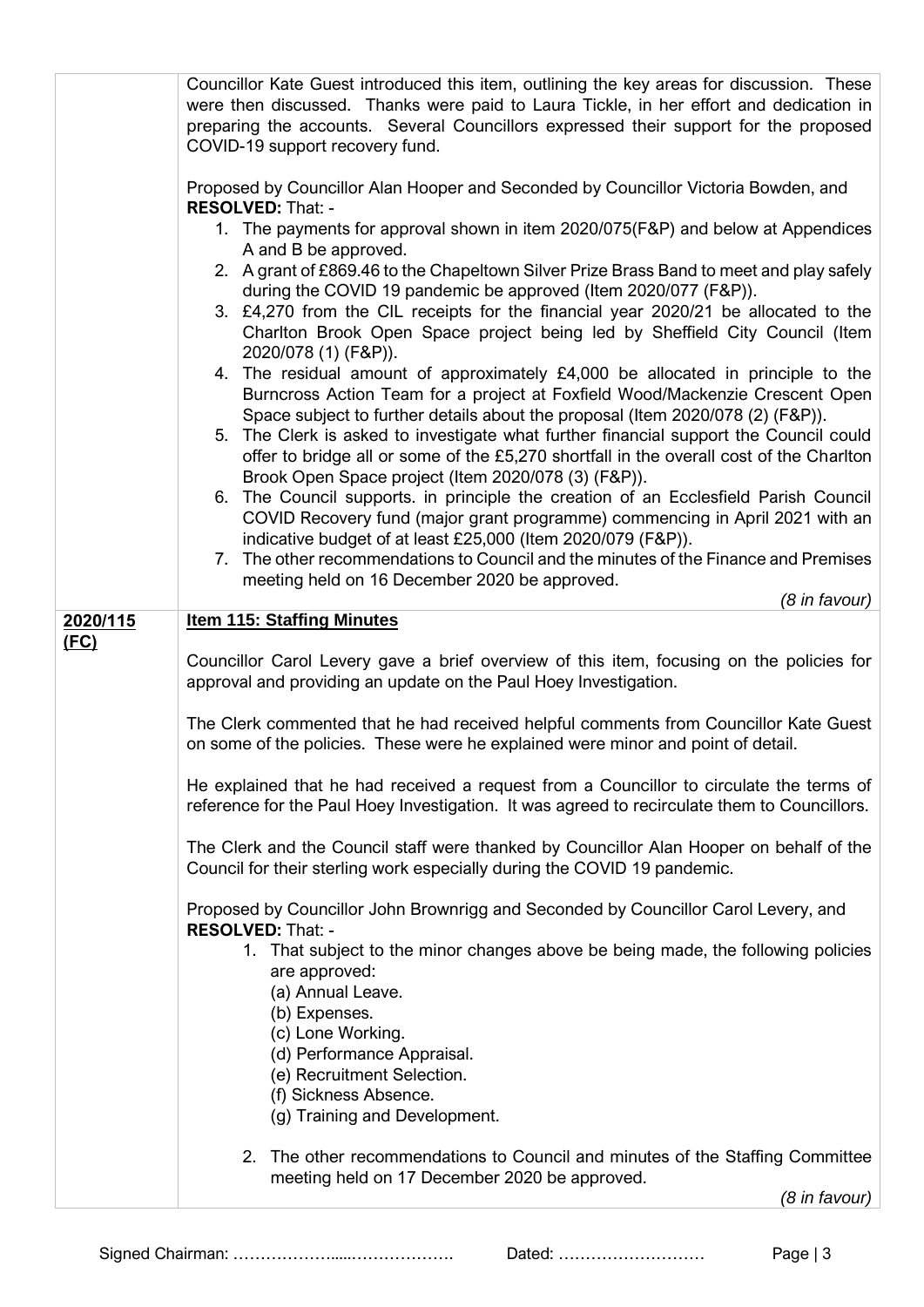#### **Item 116: Payments for Approval**

The Clerk outlined the payments for approval between 10 December 2020 and 6 January 2021.

Proposed by Councillor Anthea Brownrigg and Seconded by Councillor John Brownrigg, and

**RESOLVED:** That the payments for approval between 10 December 2020 and 6 January, 2021 (and as shown below) be approved.

| PAYMENTS LIST FOR APPROVAL from 10 <sup>th</sup> December 2020 - 6 <sup>th</sup> January 2021 |
|-----------------------------------------------------------------------------------------------|
|-----------------------------------------------------------------------------------------------|

| <b>Date</b>                                                                                                                                       | <b>Payee Name</b>                                    | <b>Description</b>                                                                | <b>Ref</b>  | <b>Amount</b> |
|---------------------------------------------------------------------------------------------------------------------------------------------------|------------------------------------------------------|-----------------------------------------------------------------------------------|-------------|---------------|
| 10.12.20                                                                                                                                          | <b>YPO</b>                                           | Clear boxes for swap shop                                                         | <b>BACS</b> | £58.03        |
| 15.12.20                                                                                                                                          | Npower                                               | Electrical bill - Council office                                                  | <b>DD</b>   | £240.28       |
| 5.1.21                                                                                                                                            | Supake                                               | Site visits, various equipment,<br>assistance with Microsoft, HP<br>and Talk Talk | <b>BACS</b> | £754.03       |
| 5.1.21                                                                                                                                            | Royal British<br>Legion                              | Gift                                                                              | Cheque      | £250.00       |
| 5.1.21                                                                                                                                            | Rotherham<br>Contract<br>Cleaning (paid<br>by Clerk) | Cleaning of School uniforms<br>(School Swap shop)                                 | <b>BACS</b> | £32.80        |
| 5.1.21                                                                                                                                            | Adobe Acrobat                                        | Standard Pro (purchased by<br>Clerk for Clerk laptop)                             | <b>BACS</b> | £13.14        |
| 5.1.21                                                                                                                                            | Thorncliffe<br>Leisure Centre                        | Yearly payment: 2021                                                              | <b>BACS</b> | £16,934.00    |
| 5.1.21                                                                                                                                            | <b>Talk Talk</b>                                     | <b>Broadband charges</b>                                                          | <b>DD</b>   | £40.20        |
| 5.1.21                                                                                                                                            | <b>Business</b><br>Stream                            | Water Charges: Council office                                                     | <b>DD</b>   | £59.97        |
| 5.1.21                                                                                                                                            | <b>Pitney Bowes</b>                                  | Photocopy charges                                                                 | <b>BACS</b> | £32.88        |
| 5.1.21                                                                                                                                            | Google                                               | GSuite monthly membership                                                         | <b>DD</b>   | £73.60        |
| 5.1.21                                                                                                                                            | <b>FMS</b>                                           | Chapeltown toilets<br>maintenance - Dec 2020                                      | <b>BACS</b> | £500.00       |
| 5.1.21                                                                                                                                            | <b>FMS</b>                                           | Defibrillator maintenance - Dec<br>2020                                           | <b>BACS</b> | £240.00       |
| 5.1.21                                                                                                                                            | <b>British Gas</b>                                   | Gas charges for the period:<br>$21.11.20 - 30.11.20$                              | <b>DD</b>   | £52.37        |
| 6.1.21                                                                                                                                            | Chapeltown<br><b>Silver Prize</b><br><b>Band</b>     | Grant application                                                                 | Cheque      | £869.46       |
| 6.1.21                                                                                                                                            | 8x8 (voicenet<br>solutions)                          | Telephone bill - Council office                                                   | <b>DD</b>   | £59.84        |
| 6.1.21                                                                                                                                            | <b>British Gas</b>                                   | Gas bill - Council office                                                         | <b>DD</b>   | £52.37        |
| 6.1.21                                                                                                                                            | <b>British Gas</b>                                   | Gas bill - Community Room                                                         | <b>DD</b>   | £23.51        |
| PAYMENTS LIST from 10th December 2020 - 17th December 2020 - PAID BY<br><b>DELEGATED POWER TO THE CLERK</b><br>Davoo Namo<br><b>Dof</b><br>Amount |                                                      |                                                                                   |             |               |

| <b>Date</b> | <b>Payee Name</b> | <b>Description</b> | <b>Ref</b> | <b>Amount</b> |
|-------------|-------------------|--------------------|------------|---------------|
| 10.12.20    | Friends of        | Christmas gift     | Cheque     | £150.00       |
|             | Grenoside         |                    |            |               |
|             | Green             |                    |            |               |
| 10.12.20    | Friends of        | Grant              | Cheque     | £500.00       |
|             | Chapeltown        |                    |            |               |
|             | Park              |                    |            |               |
| 10.12.20    | <b>Burncross</b>  | Grant              | Cheque     | £720.00       |
|             | Action Team       |                    |            |               |
| 10.12.20    | Grenoside         | Grant              | Cheque     | £1,425.00     |
|             | Community         |                    |            |               |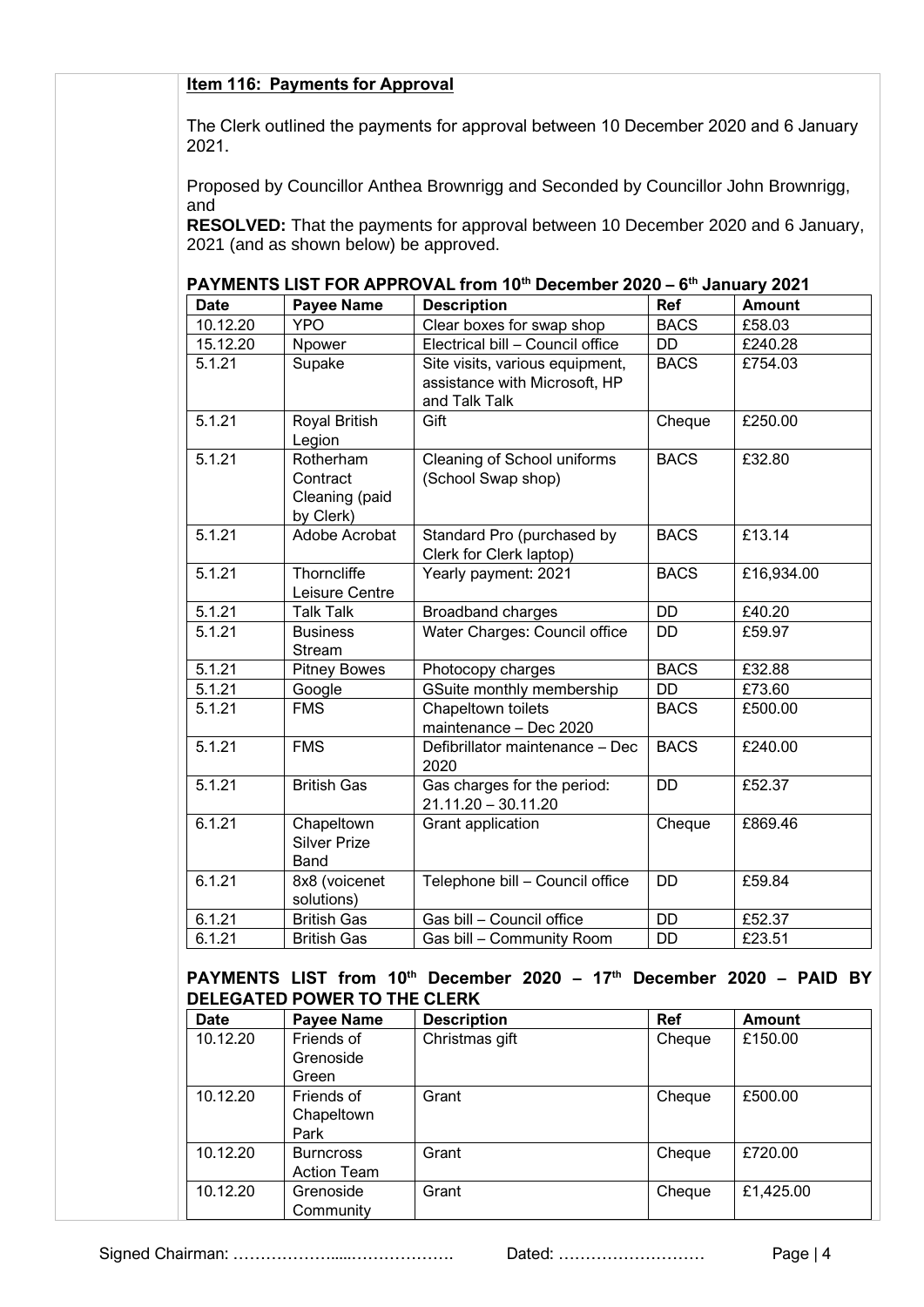|                                                                                   |                                                                                                                                                                                                                                                                                | Association                              |                                                                                               |             |               |  |
|-----------------------------------------------------------------------------------|--------------------------------------------------------------------------------------------------------------------------------------------------------------------------------------------------------------------------------------------------------------------------------|------------------------------------------|-----------------------------------------------------------------------------------------------|-------------|---------------|--|
|                                                                                   | 11.12.20                                                                                                                                                                                                                                                                       | South Yorkshire                          | Grant                                                                                         | Cheque      | £3,180.00     |  |
|                                                                                   |                                                                                                                                                                                                                                                                                | <b>County Scout</b>                      |                                                                                               |             |               |  |
|                                                                                   |                                                                                                                                                                                                                                                                                | Group                                    |                                                                                               |             |               |  |
|                                                                                   | 15.12.20                                                                                                                                                                                                                                                                       | <b>Pitney Bowes</b>                      | Photocopy charges                                                                             | <b>BACS</b> | £192.50       |  |
|                                                                                   | 17.12.20                                                                                                                                                                                                                                                                       | Supake                                   | IT support 19.8.20                                                                            | <b>BACS</b> | £194.02       |  |
|                                                                                   |                                                                                                                                                                                                                                                                                |                                          |                                                                                               |             | (8 in favour) |  |
| 2020/117                                                                          |                                                                                                                                                                                                                                                                                |                                          | Item 117: To consider and agree the final budget for the financial year 2021/2022             |             |               |  |
| (FC)                                                                              |                                                                                                                                                                                                                                                                                |                                          |                                                                                               |             |               |  |
|                                                                                   |                                                                                                                                                                                                                                                                                |                                          | The Clerk introduced this item. This was then subject of discussion. Several Councillors      |             |               |  |
|                                                                                   |                                                                                                                                                                                                                                                                                |                                          | expressed their support for the quality of the budget proposals and supporting evidence,      |             |               |  |
|                                                                                   |                                                                                                                                                                                                                                                                                |                                          | including year-end forecasts. Councillor Alan Hooper noted that Ecclesfield Parish had the    |             |               |  |
|                                                                                   |                                                                                                                                                                                                                                                                                |                                          | lowest precept of the parish councils in Sheffield.                                           |             |               |  |
|                                                                                   |                                                                                                                                                                                                                                                                                |                                          |                                                                                               |             |               |  |
|                                                                                   |                                                                                                                                                                                                                                                                                |                                          | Proposed by Councillor David Ogden and Seconded by Councillor John Housley, and               |             |               |  |
|                                                                                   |                                                                                                                                                                                                                                                                                |                                          | <b>RESOLVED:</b> That the recommended final budget for 2021/22 as shown below at Appendix     |             |               |  |
|                                                                                   | A be approved.                                                                                                                                                                                                                                                                 |                                          |                                                                                               |             |               |  |
| 2020/118                                                                          |                                                                                                                                                                                                                                                                                |                                          |                                                                                               |             | (8 in favour) |  |
| (FC)                                                                              |                                                                                                                                                                                                                                                                                | <b>Item 118: Policy for Approval</b>     |                                                                                               |             |               |  |
|                                                                                   |                                                                                                                                                                                                                                                                                |                                          | The draft Equal Opportunities policy was considered. Again, the staff was thanked for their   |             |               |  |
|                                                                                   |                                                                                                                                                                                                                                                                                |                                          | support in preparing this and the other policies on the agenda.                               |             |               |  |
|                                                                                   |                                                                                                                                                                                                                                                                                |                                          |                                                                                               |             |               |  |
|                                                                                   |                                                                                                                                                                                                                                                                                |                                          | Proposed by Councillor John Brownrigg and Seconded by Councillor John Housley, and            |             |               |  |
|                                                                                   | <b>RESOLVED:</b> That the Equal Opportunities Policy be approved.                                                                                                                                                                                                              |                                          |                                                                                               |             |               |  |
|                                                                                   |                                                                                                                                                                                                                                                                                |                                          |                                                                                               |             | (8 in favour) |  |
| 2020/119                                                                          |                                                                                                                                                                                                                                                                                |                                          | Item 119: To consider the Council pledging to take action for insects                         |             |               |  |
| (FC)                                                                              | It was reported that the Sheffield Wildlife Trust and the wider Wildlife Trust movement were                                                                                                                                                                                   |                                          |                                                                                               |             |               |  |
|                                                                                   |                                                                                                                                                                                                                                                                                |                                          |                                                                                               |             |               |  |
|                                                                                   | encouraging parish councils and other organisation to pledge their support for insects. This<br>was discussed. The Chairman noted that this fitted neatly with support of the activities of<br>the Council including tree planting and the various 'bug hotels' in the Parish. |                                          |                                                                                               |             |               |  |
|                                                                                   |                                                                                                                                                                                                                                                                                |                                          |                                                                                               |             |               |  |
|                                                                                   |                                                                                                                                                                                                                                                                                |                                          |                                                                                               |             |               |  |
|                                                                                   |                                                                                                                                                                                                                                                                                |                                          |                                                                                               |             |               |  |
|                                                                                   | Proposed by Councillor Alan Hooper and Seconded by Councillor Kate Guest, and<br><b>RESOLVED:</b> That the Council formally pledges to take action for insects.                                                                                                                |                                          |                                                                                               |             |               |  |
|                                                                                   |                                                                                                                                                                                                                                                                                |                                          |                                                                                               |             | (8 in favour) |  |
| 2020/120                                                                          | <b>Item 120: Covid and implications for the Parish</b>                                                                                                                                                                                                                         |                                          |                                                                                               |             |               |  |
| (FC)                                                                              |                                                                                                                                                                                                                                                                                |                                          |                                                                                               |             |               |  |
|                                                                                   |                                                                                                                                                                                                                                                                                |                                          | The Clerk provided a brief overview of developments and the Council's response to these.      |             |               |  |
|                                                                                   |                                                                                                                                                                                                                                                                                |                                          |                                                                                               |             |               |  |
| 2020/121                                                                          |                                                                                                                                                                                                                                                                                |                                          | Item 121: To receive an update on the Christmas food bank donations                           |             |               |  |
| <u>(FC)</u>                                                                       |                                                                                                                                                                                                                                                                                |                                          |                                                                                               |             |               |  |
|                                                                                   |                                                                                                                                                                                                                                                                                |                                          | The Chairman gave an update. He explained that this was going well. Food donations            |             |               |  |
|                                                                                   |                                                                                                                                                                                                                                                                                |                                          | were now being received from Mansell's, Candy Cabin and Aldi. The Council were working        |             |               |  |
|                                                                                   |                                                                                                                                                                                                                                                                                | closely with Chapel Green Community Hub. |                                                                                               |             |               |  |
| 2020/122                                                                          |                                                                                                                                                                                                                                                                                | Item 122: Correspondence                 |                                                                                               |             |               |  |
| (FC)                                                                              |                                                                                                                                                                                                                                                                                |                                          |                                                                                               |             |               |  |
| The various correspondence was noted. This included correspondence from Sheffield |                                                                                                                                                                                                                                                                                |                                          |                                                                                               |             |               |  |
|                                                                                   | City Council concerning standard issues.                                                                                                                                                                                                                                       |                                          |                                                                                               |             |               |  |
|                                                                                   |                                                                                                                                                                                                                                                                                |                                          |                                                                                               |             |               |  |
| 2020/123                                                                          | Item 123: Date and time of future meetings                                                                                                                                                                                                                                     |                                          |                                                                                               |             |               |  |
| (FC)                                                                              |                                                                                                                                                                                                                                                                                |                                          |                                                                                               |             |               |  |
|                                                                                   | The Clerk explained that the next Full Council would be on Thursday 4 February 2021. This                                                                                                                                                                                      |                                          |                                                                                               |             |               |  |
|                                                                                   |                                                                                                                                                                                                                                                                                |                                          | the Clerk explained that this would hopefully include a presentation by Doctor Alan Billings, |             |               |  |
|                                                                                   | the Police and Crime Commissioner for South Yorkshire and representatives from the local                                                                                                                                                                                       |                                          |                                                                                               |             |               |  |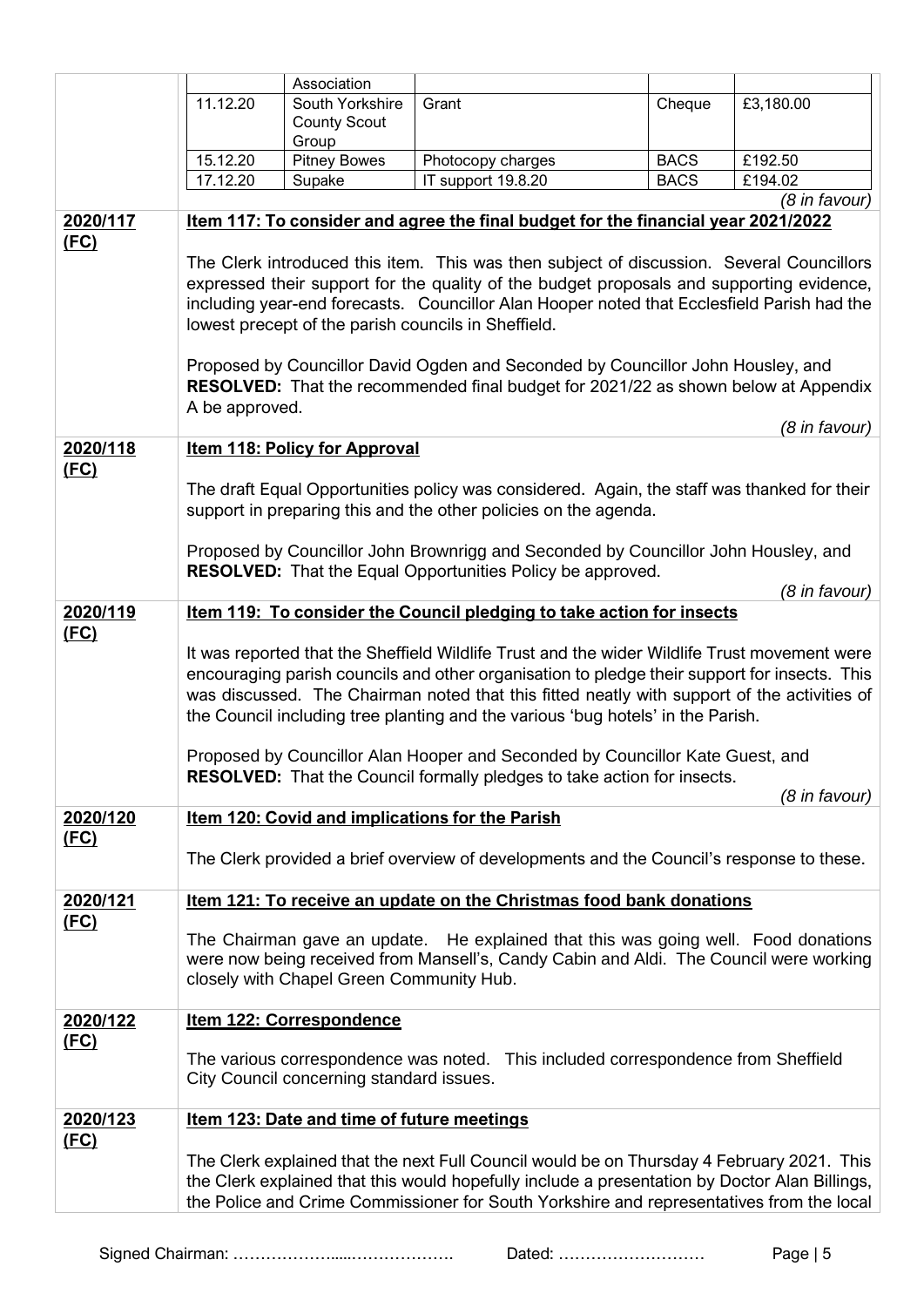| policing team, including the new police sergeant for Ecclesfield. It was also confirmed that |
|----------------------------------------------------------------------------------------------|
| the next meeting of the Environmental Planning Committee would be held on at 6.30 p.m.       |
| on Thursday 20 January 2021 and the Finance and Premises Committee on Monday 25              |
| January 2021 at 6.30 pm.                                                                     |

#### **Appendix A: PAYMENTS LIST FOR APPROVAL from 15th November 2020 – 7 th December 2020**

| <b>Date</b> | <b>Payee Name</b>                                   | <b>Description</b>                                                            | Ref         | <b>Amount</b>     |
|-------------|-----------------------------------------------------|-------------------------------------------------------------------------------|-------------|-------------------|
| 20.10.20    | <b>CPRE</b>                                         | Annual renewal                                                                | <b>BACS</b> | £36.00            |
| 9.11.20     | Hoey Ainscough<br>Associates                        | Attendance of meeting                                                         | <b>BACS</b> | £72.00            |
| 23.11.20    | <b>YPO</b>                                          | Stationery                                                                    | <b>BACS</b> | £92.80            |
| 23.11.20    | <b>Talk Talk</b>                                    | Broadband charges                                                             | <b>DD</b>   | £35.40            |
| 23.11.20    | <b>SLCC</b>                                         | <b>ILCA</b> training                                                          | <b>BACS</b> | £118.80           |
| 23.11.20    | <b>YLCA</b>                                         | Health and Safety training<br>course                                          | <b>BACS</b> | £15.00            |
| 26.11.20    | PKF Littlejohn                                      | Review of AGAR 2019/20                                                        | <b>BACS</b> | £720.00           |
| 27.11.20    | <b>YPO</b>                                          | Stationery                                                                    | <b>BACS</b> | £79.80            |
| 30.11.20    | Npower                                              | Electricity bill -<br><b>Community Room</b>                                   | <b>DD</b>   | £42.52            |
| 1.12.20     | <b>YLCA</b>                                         | Risk Assessment webinar                                                       | <b>BACS</b> | £10.00            |
| 2.12.20     | Google                                              | GSuite monthly subscription                                                   | <b>DD</b>   | £73.60            |
| 7.12.20     | 8x8 (voicenet<br>solutions)                         | Telephone bill -<br>Council office                                            | <b>DD</b>   | £60.22            |
| 7.12.20     | Supake Ltd                                          | IT Support 19.8.20                                                            | <b>BACS</b> | £194.02           |
| 7.12.20     | Rotherham<br>Contract<br>Laundry (paid<br>by Clerk) | Cleaning of school uniforms<br>(School Swapshop)                              | <b>CASH</b> | £55.20            |
| 7.12.20     | Rockingham<br><b>Trophies</b>                       | Bench plaques                                                                 | Cheque      | £15.00            |
| 7.12.20     | Townsweb                                            | Updates and alterations to<br>Archive website                                 | Cheque      | £1,008.00         |
| 7.12.20     | Giffgaff                                            | Purchase of Refurbished iphone<br>7 for Clerk phone                           | <b>BACS</b> | £169.00           |
| 7.12.20     | 02                                                  | Clerk phone and sim 18mth<br>contract - 5gb data, unlimited<br>texts and call | <b>DD</b>   | £10.00 mth        |
| 7.12.20     | Supake                                              | Change over from GMAIL to<br>Microsoft - 16 accounts                          | <b>BACS</b> | £256 p/a plus VAT |

#### **APPENDIX B: PAYMENTS LIST from 15th November 2020 – 7 th December 2020 – PAID BY DELEGATED POWER TO THE CLERK**

| <b>Date</b> | <b>Payee Name</b>   | <b>Description</b>                | <b>Ref</b>  | <b>Amount</b> |
|-------------|---------------------|-----------------------------------|-------------|---------------|
| 16.11.20    | <b>SLCC</b>         | <b>ILCA</b> training              | <b>BACS</b> | £118.80       |
| 16.11.20    | Amazon              | A3 envelopes                      | CARD        | £9.95         |
| 18.11.20    | Avery               | Ecclesfield Parish Council labels | <b>CARD</b> | £31.50        |
| 14.11.20    | <b>ICO</b>          | Renewal registration              | DD.         | £35.00        |
| 23.11.20    | <b>Pitney Bowes</b> | Photocopy charges                 | <b>BACS</b> | £22.67        |
| 26.11.20    | Amazon              | <b>Diary 2021</b>                 | <b>CARD</b> | £15.99        |
| 26.11.20    | <b>FMS</b>          | Chapeltown toilets maintenance    | <b>BACS</b> | £300.00       |
|             |                     | - October                         |             |               |
| 26.11.20    | <b>FMS</b>          | Defib maintenance - October       | <b>BACS</b> | £240.00       |
| 26.11.20    | <b>FMS</b>          | War Memorial and EPC Grounds      | <b>BACS</b> | £120.00       |
|             |                     | maintenance - October             |             |               |
| 29.11.20    | Find my Past        | Renewal of annual subscription    | DD          | £135.99       |
| 4.12.20     | <b>FMS</b>          | Chapeltown toilets maintenance    | <b>BACS</b> | £300.00       |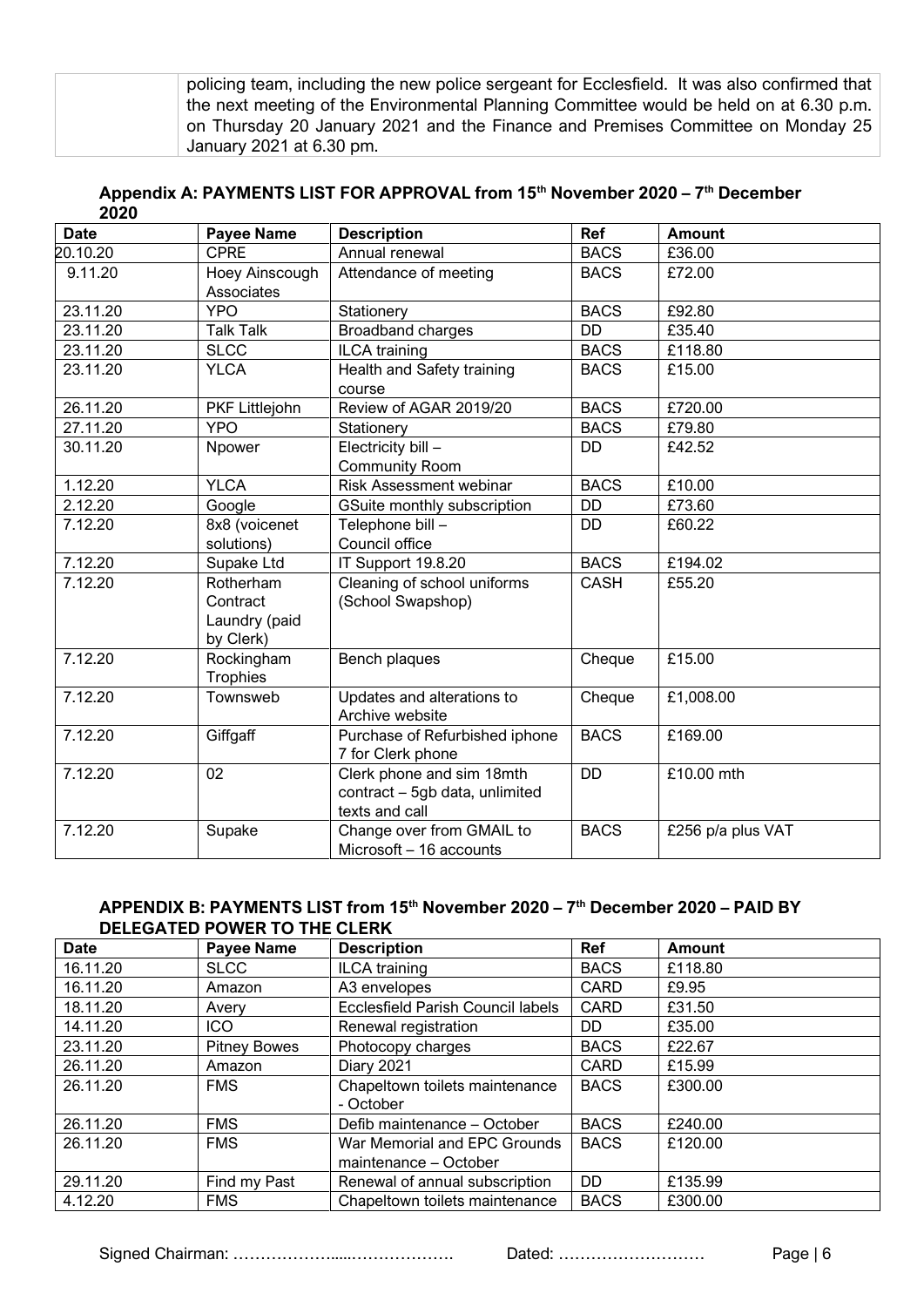|                                          |            | November                                      |                       |         |
|------------------------------------------|------------|-----------------------------------------------|-----------------------|---------|
| റ<br>А<br>$\overline{ }$<br>. .<br>— L V | <b>FMS</b> | --<br>-<br>Defib<br>November<br>maintenance - | $\sim$<br><b>BACS</b> | £240.00 |

# **Appendix C**

| <b>Ecclesfield Parish Council Budget for 2021/22</b> |             |  |  |
|------------------------------------------------------|-------------|--|--|
|                                                      |             |  |  |
| Income                                               |             |  |  |
|                                                      |             |  |  |
| <b>Balances Brought Forward</b>                      | £264,355.00 |  |  |
| Precept                                              | £260,991.00 |  |  |
| Hall Hire                                            | £0.00       |  |  |
| Community Infrastructure Levy                        | £8,500.00   |  |  |
| Other (grants, VAT income etc.)                      | £3,300.00   |  |  |
| Interest                                             | £35.00      |  |  |
|                                                      |             |  |  |
| Sub-Total                                            | £272,826.00 |  |  |
| <b>Total Income</b>                                  |             |  |  |
|                                                      | £537,181.00 |  |  |
| <b>Expenditure</b>                                   |             |  |  |
|                                                      |             |  |  |
| Administration/Premises                              |             |  |  |
|                                                      |             |  |  |
| Admin/print/stationery                               | £17,700.00  |  |  |
| <b>Staffing Costs</b>                                | £87,500.00  |  |  |
| <b>Premises Costs</b>                                | £20,200.00  |  |  |
| Courses/Training                                     | £5,000.00   |  |  |
| Chairman's allowance                                 | £1,000.00   |  |  |
| Parish Survey                                        | £10,000.00  |  |  |
| <b>Election Fees</b>                                 | £5,000.00   |  |  |
|                                                      |             |  |  |
| Sub-Total                                            | £146,400.00 |  |  |
|                                                      |             |  |  |
| <b>Grants and Payments</b>                           |             |  |  |
|                                                      |             |  |  |
| <b>General Grants</b>                                | £45,000.00  |  |  |
| Chapel Green Advice Centre                           | £9,000.00   |  |  |
| Covid Recovery Fund                                  | £25,000.00  |  |  |
| RBL, Schools and Bloom Groups                        | £5,600.00   |  |  |
|                                                      |             |  |  |
| Payments<br>Thorncliffe Leisure Centre Payment       | £16,934.00  |  |  |
|                                                      |             |  |  |
| Sub-Total                                            | £101,534.00 |  |  |
|                                                      |             |  |  |
| <b>Services</b>                                      |             |  |  |
|                                                      |             |  |  |
| <b>Archive Project</b>                               | £8,100.00   |  |  |
| <b>Community Liaison/Env Function</b>                | £0.00       |  |  |
| David Chadwick Centre Fund                           | £0.00       |  |  |
| <b>Public Toilets</b>                                | £7,600.00   |  |  |
| <b>Disabled Access to Council Offices</b>            | £10,000.00  |  |  |
| Defibrillators                                       | £3,550.00   |  |  |
| Neighbourhood Plan                                   | £20,000.00  |  |  |
| Unforeseen expenses                                  | £0.00       |  |  |
|                                                      |             |  |  |